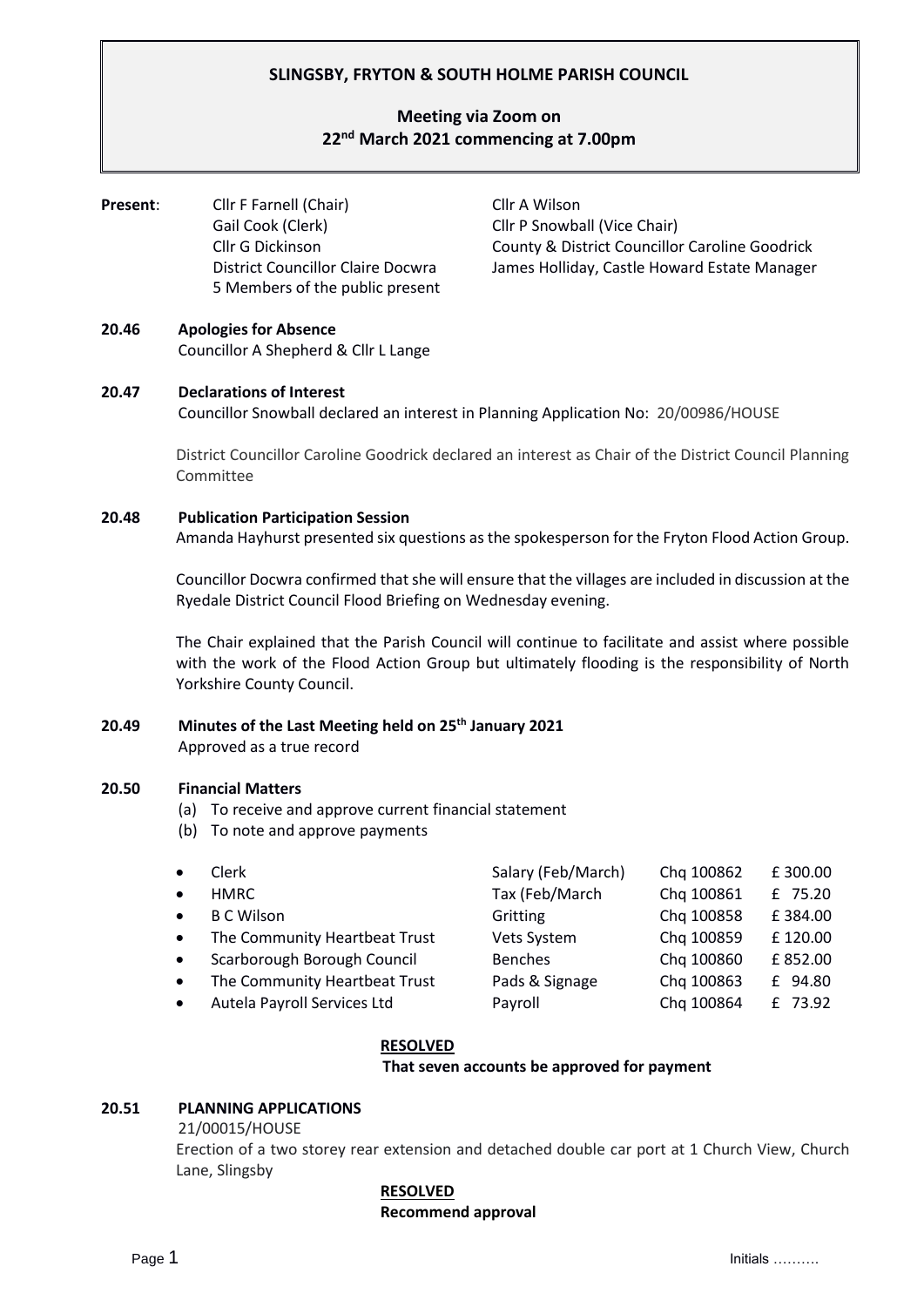# 21/00009/HOUSE

Erection of single storey side extension following removal of existing garage at 33 Sycamore Close, Slingsby

# **RESOLVED**

### **Recommend approval**

# 21/00343/CAT

Fell T1 and T2 conifers, prune T3 Yew to clear building by 2m at Slingsby Heights, Malton Road, Slingsby

# **RESOLVED**

# **Recommend approval**

20/00986/HOUSE

Erection of a part two storey/part single storey rear extension following demolition of the existing part two storey part single storey rear extensions at Harlsey House, Railway Street, Slingsby

# **RESOLVED**

# **Recommend approval**

# **20.52 CEMETERY HEADSTONE SAFETY INSPECTION & GENERAL MAINTENANCE**

Members carried out a general safety and site inspection of the cemetery prior to the meeting.

### **RESOLVED**

- **1. To instruct Dales of Thirsk to carry out a safety inspection of all the headstones in the cemetery. Members to review the results of the report at the next Parish Council meeting.**
- **2. Instruct N Dean Tree & Garden Services Ltd to carry out identified maintenance issues.**
- **3. Instruct Phil Carr to carry out mole work in Slingsby Cemetery.**
- **4. Clerk to purchase and install a 'No Dogs' sign at the cemetery.**

# **20.53 PARISH ITEMS**

**(a)** C**ovid-19 Update**

The Covid-19 task group is still in place and working well. Please forward the con tact details of any resident who requires assistance to the Clerk

# **(b) Street Lights**

Three new lights have now been installed. A shade to be installed on a lamp column in Railway Street and the old light columns will be removed out in due course.

### **RESOLVED**

# **Members agreed to instruct NYCC to replace light columns LP10 and P12 on Balksyke.**

### **(c) Highways Issues**

- Pot holes are continuing to be filled, please continue to report any pot holes to the clerk on email: slingsbypc@gmail.com
- Grip holes to be repaired all along Green Dyke Lane, Slingsby.
- The top dressing on the path on Railway Street is starting to break up and requires attention.
- The Clerk to request an additional salt heap in Fryton

### **(d) Balksyde Street Sign**

A replacement street sign will be installed by Cllr Snowball in due course